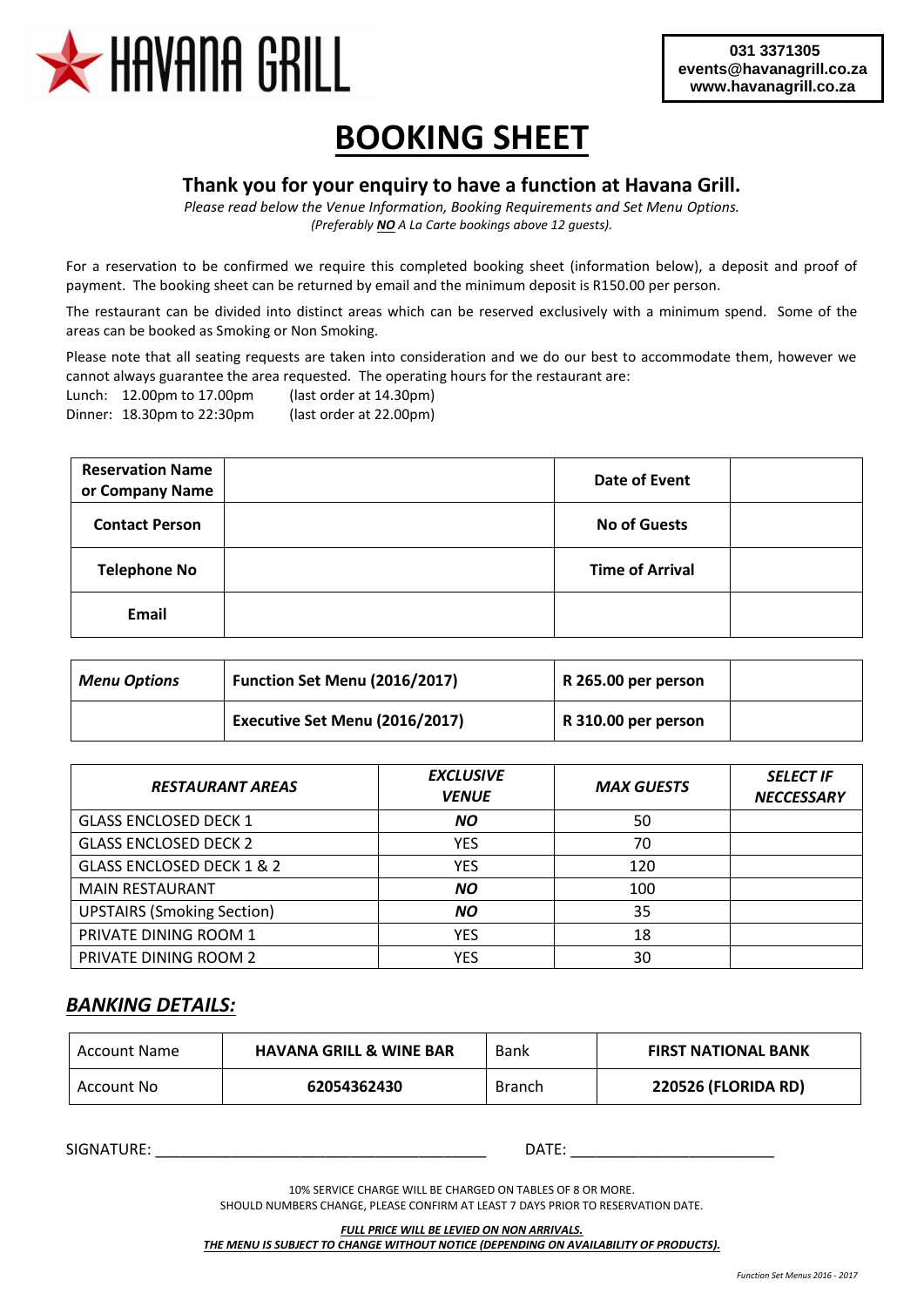

# **FUNCTION SET MENU – 2016/2017**

# **R 265.00 per person**

*(Excludes Beverages & 10% Staff Gratuity)*

#### **HAVANA PLATTERS**

*(No selection required)*

Tasters from Havana Grill's Kitchen

## **MAIN COURSE**

*(Choice of:)*

Prime Grade Beef served with a choice of sauce and fries Lamb Leg Chops on crushed garlic and rosemary potatoes, greens Sous Vide Pork Ribeye wrapped in bacon on potato rosti with pickled red cabbage Half Deboned Mozambique Chicken with fries Simply Grilled Line Fish in a lemon and lemon butter, herbed potato fritters Wild Mushroom Gnocchi, rocket and parmesan (V)

## **DESSERT**

*(Choice of:)*

Fallen Chocolate Soufflé with Ice Cream Lemon Cheesecake Red Berry Trifle Crème Brulee Ice Cream and Chocolate Sauce

10% SERVICE CHARGE WILL BE CHARGED ON TABLES OF 8 OR MORE. SHOULD NUMBERS CHANGE, PLEASE CONFIRM AT LEAST 7 DAYS PRIOR TO RESERVATION DATE.

*FULL PRICE WILL BE LEVIED ON NON ARRIVALS. THE MENU IS SUBJECT TO CHANGE WITHOUT NOTICE (DEPENDING ON AVAILABILITY OF PRODUCTS).*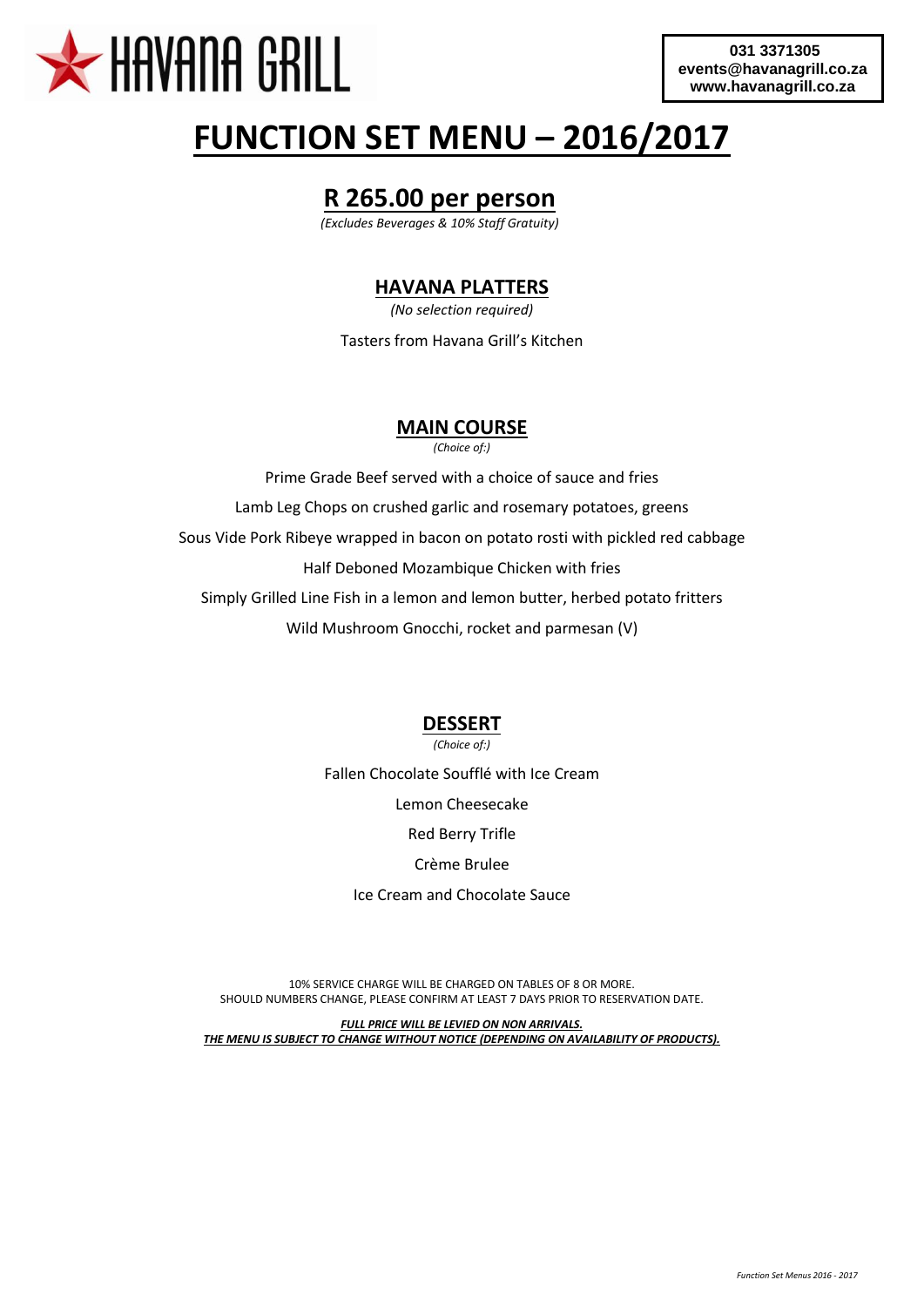

# **EXECUTIVE SET MENU – 2016/2017**

#### **R 310.00 per person**

*(Excludes Beverages & 10% Staff Gratuity)*

### **STARTERS**

*(Choice of:)*

Roast Garlic, Basil and Mozzarella Arancini (V) Roasted Mediterranean Vegetable Salad with balsamic vinaigrette (V) Smoked Salmon Terrine on pickled cucumber Baked Chicken and Coriander Samoosas with lemon dip Chimichurri Beef Strips with bruschetta

## **MAIN COURSE**

*(Choice of:)*

Prime Grade Beef served with a choice of sauce and fries Lamb Shank on mash potatoes with seasonal vegetables and jus Pork Belly with bacon and cheese croquette topped with caramelised onion and port sauce Half Deboned Mozambique Chicken with four Grilled Prawns and fries Grilled Line Fish in a lemon and herb butter with green beans and fries Seafood Curry, rice, poppadom Grilled Venison with roasted vanilla sweet potatoes and rosemary jus Wild Mushroom Gnocchi, rocket and parmesan (V)

### **DESSERT**

*(Choice of:)* Fallen Chocolate Soufflé with Cream Lemon Cheesecake Red Berry Trifle Peppermint Crisp Tart Crème Brulee Ice Cream and Chocolate Sauce

10% SERVICE CHARGE WILL BE CHARGED ON TABLES OF 8 OR MORE. SHOULD NUMBERS CHANGE, PLEASE CONFIRM AT LEAST 7 DAYS PRIOR TO RESERVATION DATE.

*FULL PRICE WILL BE LEVIED ON NON ARRIVALS. THE MENU IS SUBJECT TO CHANGE WITHOUT NOTICE (DEPENDING ON AVAILABILITY OF PRODUCTS).*